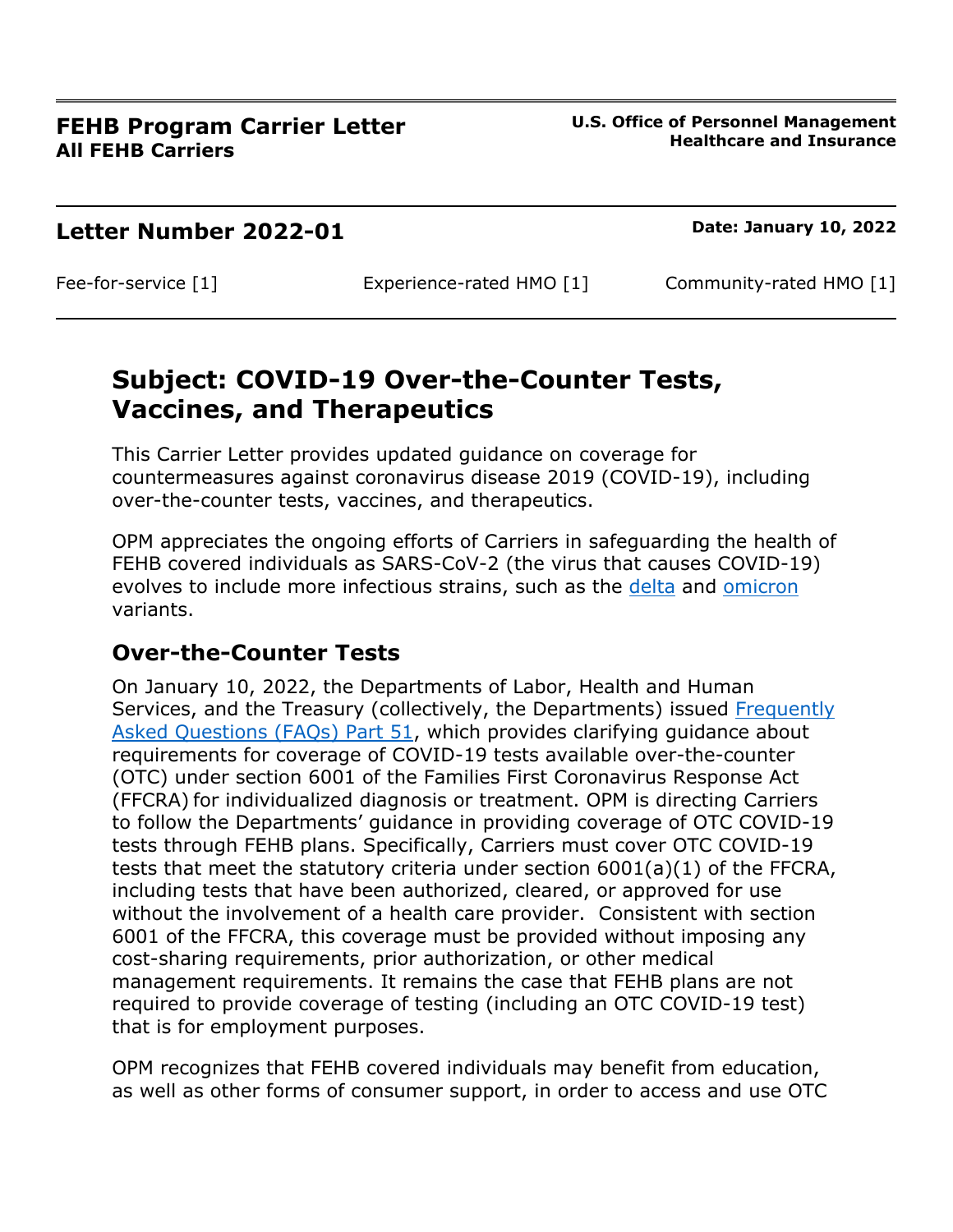COVID-19 tests as intended. Carriers must provide education and information resources to support FEHB covered individuals seeking OTC COVID-19 testing, including how to obtain OTC COVID-19 tests directly from their FEHB plan or designated sellers. This should include efforts such as prominently posting pertinent information to their websites, or direct communication by email or other means generally used by the Carrier to reach covered individuals.

## **Vaccines**

Consistent with FEHB Carrier Letters [2020-08](https://www.opm.gov/healthcare-insurance/healthcare/carriers/2020/2020-08.pdf) and [2020-19,](https://www.opm.gov/healthcare-insurance/healthcare/carriers/2020/2020-19.pdf) Carriers must immediately cover, without cost sharing, any COVID-19 vaccine once the U.S. Food and Drug Administration (FDA) authorizes it under an Emergency Use Authorization (EUA) or approves it under a Biological License Application (BLA). Likewise, once a COVID-19 vaccine's EUA or BLA is amended, Carriers must immediately cover any expanded scope including administration of an additional dose to certain individuals; administration of booster doses; or the expansion of the age demographic for whom the vaccine is authorized or approved. This aligns with the [answer to Question 1](https://www.dol.gov/sites/dolgov/files/EBSA/about-ebsa/our-activities/resource-center/faqs/aca-part-50.pdf#page=2) in FAQs Part 50, jointly issued by the Departments on October 4, 2021.

# **Therapeutics**

### **A. Rapid Coverage of Therapeutics**

The range of COVID-19 therapeutics available for treatment, pre-exposure prevention and post exposure prophylaxis continues to expand as drugs in the clinical pipeline are approved or authorized by the FDA. Consistent with Carrier Letters [2021-02](https://www.opm.gov/healthcare-insurance/healthcare/carriers/2021/2021-02.pdf) and [2020-02,](https://www.opm.gov/healthcare-insurance/healthcare/carriers/2020/2020-02.pdf) OPM expects that if applicable, Carriers will rapidly review and approve COVID-19 therapeutics, including any monoclonal antibody therapeutics or oral antiviral medications that are authorized or approved by the FDA.

#### **B. Pharmacy Access to Therapeutics**

On September 14, 2021, HHS issued a [Ninth Amendment](https://www.federalregister.gov/d/2021-19790) to Declaration Under the Public Readiness and Emergency Preparedness (PREP) Act for Medical Countermeasures Against COVID-19 ("Ninth Amendment"). The Ninth Amendment provides liability immunity to and expands the scope of authority for:

- 1. Licensed pharmacists to order and administer select COVID-19 therapeutics, including subcutaneous monoclonal antibodies, and
- 2. Qualified pharmacy technicians and licensed or registered pharmacy interns to administer those select COVID-19 therapeutics.